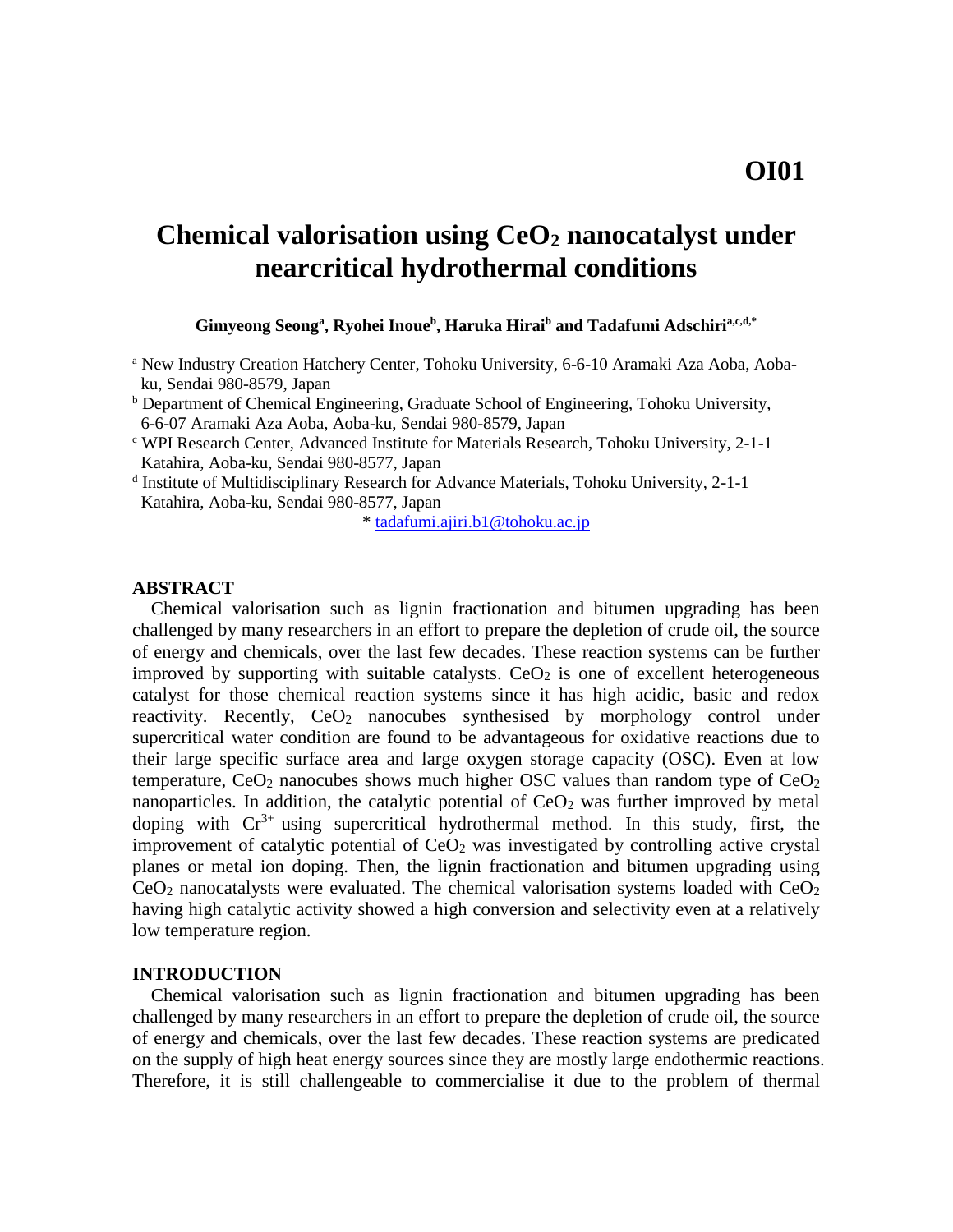efficiency, which is directly related to the economical feasibility.

If a highly reactive and stable catalyst is used, the activation energy barrier of the reaction systems can be lowered, so that the operating temperature can be lowered, which not only increases the thermal efficiency but also increases the feasibility of the entire system.  $CeO<sub>2</sub>$  is one of excellent heterogeneous catalysts for those chemical reaction systems since it has high acidic, basic and redox reactivity [1]. In addition,  $CeO<sub>2</sub>$  nanocubes synthesised by morphology control under supercritical water condition are found to be advantageous for oxidative reactions due to their large specific surface area and large oxygen storage capacity (OSC). Even at low temperature,  $CeO<sub>2</sub>$  nanocubes shows much higher OSC values than random type of  $CeO<sub>2</sub>$  nanoparticles [2]. Moreover, the catalytic potential of  $CeO<sub>2</sub>$  can be further improved by metal doping such as  $Cr<sup>3+</sup>$  using supercritical hydrothermal method [3].

In this study, first, the improvement of catalytic potential of  $CeO<sub>2</sub>$  was investigated by controlling active crystal planes or metal ion doping. Then, the lignin fractionation and bitumen upgrading using  $CeO<sub>2</sub>$  nanocatalysts were evaluated [4, 5]. Finally, the catalytic activity of  $CeO<sub>2</sub>$  and the possibility of low temperature catalytic reaction system were investigated.

## **MATERIALS AND METHODS**

## - *Synthesis of Cr-doped CeO<sup>2</sup>*

Octahedral Cr-doped  $CeO<sub>2</sub>$  nanoparticles were synthesized using a laboratory-scale plug-flow reactor [3]. Aqueous solutions of  $Ce(NO<sub>3</sub>)<sub>3</sub>/Cr(NO<sub>3</sub>)<sub>3</sub>$  (0.01 M) (molar ratio of Ce:Cr **=** 9:1) were pumped using a high-pressure pump (Nihon Seimitsu Kagaku, NP-KX-540) at a flow rate of 2.0 ml/min through an SUS 316 tube with an inner diameter of 1.8mm. At the same time, deionized water was pumped by another pump at a flow rate of 8.0 ml/min and heated using a furnace. The precursor solution and heated water were mixed at a junction to raise the temperature up to 300 °C. The residence time in the heated zone was 1.6 s. A back-pressure regulator (TESCOM, 26-1700 series) controlled the pressure of the system at 30 MPa. The mixture was then cooled using a water jacket. The products were purified using deionised water, and then centrifugation and decantation were performed several times.

Cubic Cr-doped CeO<sup>2</sup> nanoparticles were synthesized using batch-type reactors with an internal volume of 5 ml [3]. In a typical synthesis, 0.25 mmol of Ce(OH)<sub>4</sub>/Cr(OH)<sub>3</sub> (molar ratio of Ce:Cr **=** 9:1) and 2.5 ml of distilled water were placed in a pressure-resistant SUS 316 vessel. To modify the surface of the nanoparticles and induce their anisotropic growth, 0.13 g of decanoic acid was also loaded into the reactor vessel. The hydrothermal reaction was performed using an electric furnace at 150 °C for 20 min as a pretreatment and then 400 °C for 10 min. After the reaction, the vessel was cooled in a water bath at room temperature. The decanoic acid-modified nanoparticles were extracted from the product mixtures with 5 ml of hexane. The final products were precipitated from the resulting hexane phase by the addition of 10 ml of ethanol as an anti-solvent reagent, and then separated using centrifugation.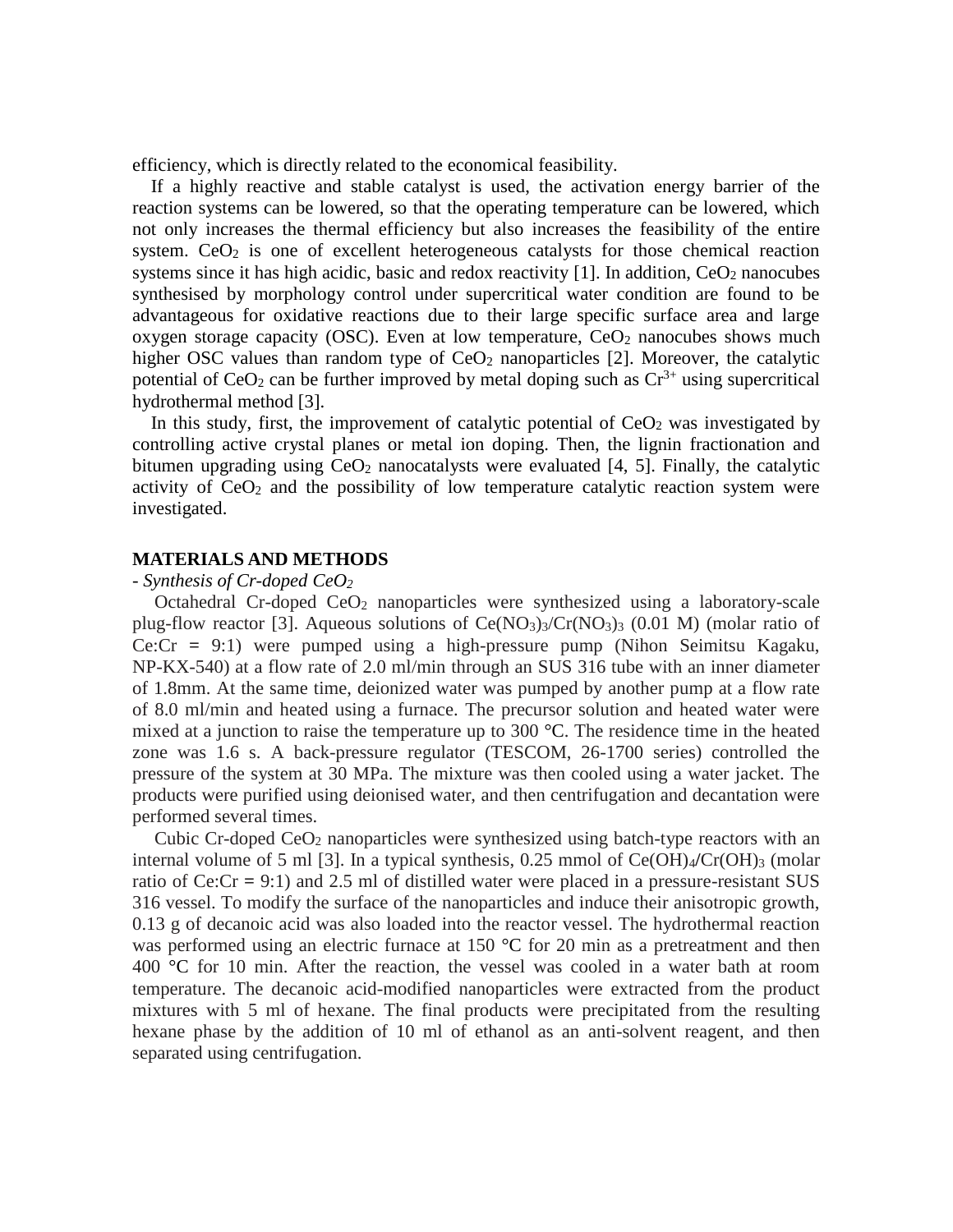## - *Oxygen storage capacity*

The oxygen storage capacity (OSC) was measured using gas adsorption/desorption apparatus (Microtrac BEL, BELSORP CAT-II) [4]. About 50 mg of the samples were loaded into the glass tube, and then the glass tube was installed to the apparatus. Each sample was reduced for 2 h using hydrogen gas (99.999%) at the temperature to measure and then,  $O_2$  pulse (99.999%) was introduced at the same temperature. The unreacted  $O_2$ gas was detected with TCD (carrier gas: He, 99.999%) and the total amount of consumed  $O<sub>2</sub>$  was evaluated by integrating the consumed amount of  $O<sub>2</sub>$  at each pulse peak (the difference between unconsumed  $O_2$  and loaded  $O_2$  gas).

#### - *Lignin fractionation*

Hydrothermal treatment of dealkaline lignin was conducted at 350 °C for 10 min [4]. For the formation of homogeneous phase of water and organic materials, higher than 300  $\degree$ C is required while the higher temperature accelerate the coke formation. Thus, 350 °C was chosen for the reaction temperature. First, 40 mg of dealkaline lignin (mostly water insoluble), 2.5 mL of water, and 0.2 g of cubic  $CeO<sub>2</sub>$  nanoparticles were loaded into a needle-valve-equipped batch-type reactor (Hastelloy, inner volume: head 0.44 mL, body 5.25 mL, AKICO). As a control experiment, the hydrothermal treatment of dealkaline lignin was also conducted in the absence of cubic  $CeO<sub>2</sub>$  nanoparticles. The reactor was loaded into an electric furnace and shaken back and forth at 120 times/min for 10 min (shaking angle: 45°). To halt the reaction, the reactor was quenched by submerging it in a water bath at room temperature. Then, a gas-sampling pack (aluminum, GL Sciences, inner volume: 0.1 L) was connected to the valve and the gas products were collected. The reactor was completely opened using a torque wrench, and the solid and liquid products were collected.

For all the experiment, the products were analysed by the same procedures as follows. The solid products (char and catalyst) were separated from the product solution using a filter (25 nm, Millipore) and then dried at 60  $^{\circ}$ C in the oven overnight. The dried samples were weighed. The unreacted lignin in the solid phase was recovered after being dissolved by adding sodium hydroxide aqueous solution (pH 13) and filtered. The alkali insoluble residue was regarded as the polymerised matter or char formed during the treatment. The liquid products were recovered with additional 12.5 mL of water and analysed by GC-FID (GC-2010, Rtx-Wax: 15 m,  $id = 0.32$  mm). Identification of the products was performed with GC–MS (Shimadzu GC-2010Q, Rtx-Wax: 15 m, id=0.32 mm). The gas products were analysed using GC-TCD (Shimadzu, GC-2014, Shincarbon ST50**–**80: 2 m, id = 3.0 mm). Molecular weight distribution of the product solution was evaluated with GPC (JASCO Corp., GPC-900, OH-pack SB-03 and SB-04, Shodex) after two times dilution. The phosphate buffer solution (25 mM) and LiBr (25 mM) were used as stabilizers for the GPC eluent. The UV absorbance of the product solution was measured using an ultraviolet-visible spectroscopy (UV-VIS, JASCO Corp., V-570 with Quartz cuvettes) after 100 times dilution.

#### - *Bitumen upgrading*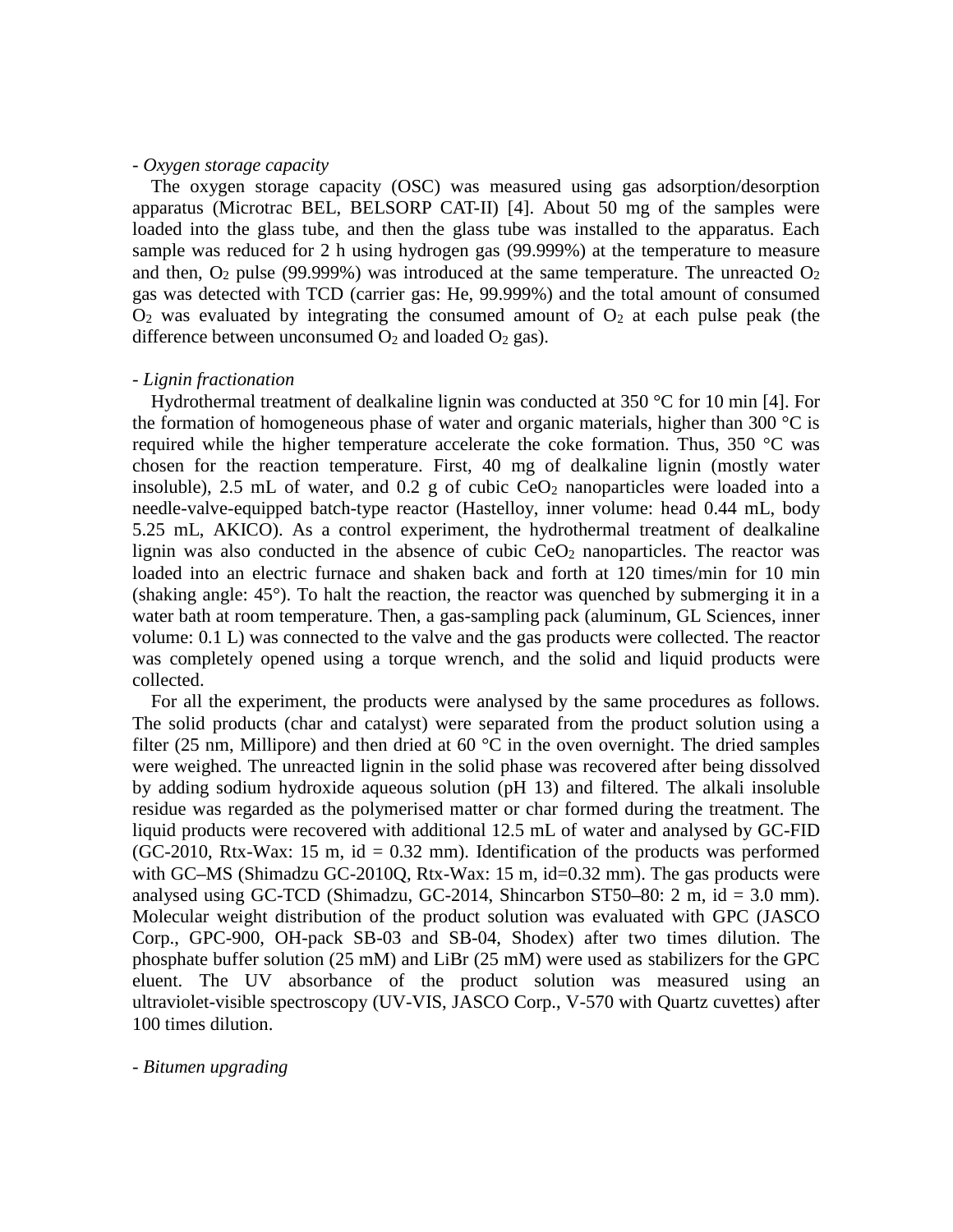Canadian oil sand bitumen obtained from the Athabasca area was used [5]. The bitumen, which consists of maltene and asphaltene, is a sticky liquid at room temperature and is completely soluble in 1-methylnaphthalene. Maltene is defined as the component soluble in *n*-pentane, while asphaltene is insoluble. The maltene and asphaltene were found to be 82 wt% and 18 wt% of the bitumen, respectively. The bitumen was diluted with 1-methylnaphthalene to reduce its viscosity, and a 10 wt% bitumen solution was used as the feedstock. Experiments were conducted in a pressure-resistant tube reactor (SUS 316) with an inner volume of 6.3 mL. The reactor was loaded with bitumen solution (1.00 g), water (1.00 mL), and CeO<sup>2</sup> nanoparticles (10**−**20 mg) as the catalysts, and then capped tightly and placed in an electric furnace adjusted at 723 K. After 1 h, the reactor was removed from the furnace and rapidly cooled in a cold-water bath to terminate the reaction. Liquid and solid products were recovered by rinsing the reactor with toluene.

The toluene-insoluble fraction (coke and catalysts) was separated by filtration using a membrane filter (pore size: 25 nm), and the toluene-soluble fraction was recovered using a rotary evaporator. The coke on the catalyst surface was calculated by weight loss with calcination of the recovered catalysts at 650 **°**C. The toluene-soluble components were then separated into *n*-pentane soluble and insoluble components (maltene and asphaltene, respectively). The asphaltene and coke yields were evaluated on the basis of the weight of the loaded sample and the products. Here, the maltene yield was determined on the basis of the calculated asphaltene and coke yields as follows:

maltene yield  $(wt\%) = 100 -$  asphaltene yield  $-\csc$  yield (1) The conversion of asphaltene was defined as the yield of asphaltene converted to maltene, gas and coke after bitumen upgrading.

#### **RESULTS**

## **-** *Cr-doped CeO<sup>2</sup> nanocatalysts*

The nano-sized  $CeO<sub>2</sub>$  has a very low elimination energy barrier of lattice oxygen, so its

lattice oxygen is easily absorbed and released from  $CeO<sub>2</sub>$ . Since this property leads the highly active lattice oxygen, a catalytic reaction can be expected in a relatively lower temperature range than generally used operating temperature for organic substances. Such  $CeO<sub>2</sub>$  can be more active by exposing its certain active crystal planes. The stability of the  $CeO<sub>2</sub>$ crystal plane was found to be  ${111} > {110} > {001}$  in the computational science [6], and the order of activity was in reverse order. Therefore, the  $CeO<sub>2</sub>$ nanocubes exposed to the {001} crystal planes can be considered to be a highly active catalyst.

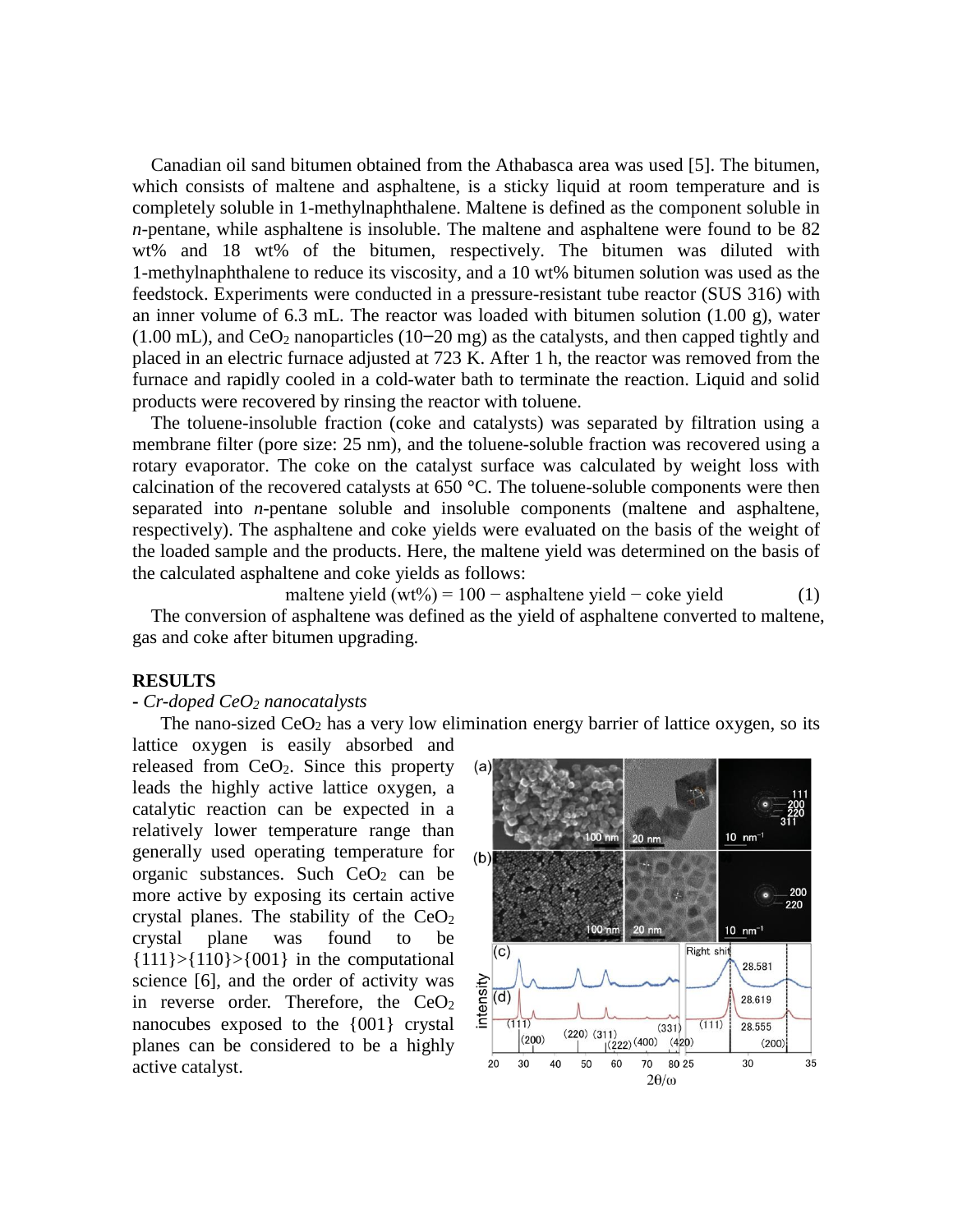In addition to the surface control of nano-sized  $CeO<sub>2</sub>$ , it is possible to have highly active catalytic potential by doping metal ions into  $CeO<sub>2</sub>$  lattice. The  $Cr<sup>3+</sup>$  ion has much smaller ionic radius  $(Cr^{3+} =$ 0.615 Å  $\langle$  Ce<sup>4+</sup> = 0.97 Å) and less

**Figure 1** Characterisation of the Cr-doped  $CeO<sub>2</sub>$ nanoparticles: (a) morphology and size of octahedral  $Cr-CeO<sub>2</sub>$  (b) morphology and size of  $Cr-CeO<sub>2</sub>$ nanocubes (c) XRD pattern of  $Cr-CeO<sub>2</sub>$  nanocubes (d)  $XRD$  pattern of octahedral Cr-CeO<sub>2</sub> [3].

oxidation number than the  $Ce^{4+}$ , so that when the  $Cr^{3+}$  is doped, it forms an oxygen deficiency of CeO<sub>2</sub>. In this study,  $Cr^{3+}$  was doped into an octahedron type of CeO<sub>2</sub> using a flow type reactor, and was doped into  $CeO<sub>2</sub>$  nanocubes using an organic modifier in a batch type reactor.

Figure 1 shows the morphology and crystallographic phase of the synthesized Cr-doped  $CeO<sub>2</sub>$  nanoparticles. Fig. 1(a) is Cr-doped octahedral  $CeO<sub>2</sub>$  nanoparticles and Fig. 1(b) is  $Cr$ -doped  $CeO<sub>2</sub>$  nanocubes. From the left images, SEM, TEM and SAED images (selected area electron diffraction) are shown for each type of  $CeO<sub>2</sub>$ , respectively. As can be seen from the TEM images, Fig. 1(a) octahedron shape particles and Fig. 1(b) cube particles are both clearly observed, and their morphology and size are similar to the non-doped  $CeO<sub>2</sub>$ nanoparticles [2, 5].

Fig. 1(c) and (d) show their XRD patterns, Fig. 1(c) is the  $CeO<sub>2</sub>$  nanocubes, and Fig. 1 (d) is the octahedral  $CeO<sub>2</sub>$ . Both cases coincided with the reference peak pattern (PDF  $00-034-0394$ ), and byproducts peak were not observed. The cubic  $CeO<sub>2</sub>$  observed in the TEM has small particles sized of a few nanometers, so that relatively broad peaks are observed in this XRD pattern, while octahedron  $CeO<sub>2</sub>$  in the vicinity of 20 nm has a relatively sharp peak. The crystal size of each  $CeO<sub>2</sub>$  is 5.4 nm for the nanocubes and 14.7 nm for the nano-octahedrons based on the Scherrer equation. In addition, both XRD peak patterns are shifted to the higher angle side than the reference; because the lattice constant of CeO<sub>2</sub> becomes smaller when a smaller ion  $(Cr^{3+})$  doped into the CeO<sub>2</sub>. The XRD pattern of octahedron  $CeO<sub>2</sub>$  is shifted further to the higher angle side than that of nanocubes, i.e. more  $Cr^{3+}$  doping, which is consistency with the result of EDS of those particles (5% for cubic  $CeO<sub>2</sub>$  and 9% for octahedral  $CeO<sub>2</sub>$ ).

One of methods for directly or indirectly measuring the performance of nanocatalysts synthesised by the above methods is to measure their oxygen storage capacity (OSC). Figure 2 shows the measured OSCs (at 400 °C) of the synthesised nanoparticles. The two data on the right hand side are absence of  $Cr^{3+}$  doping with and without the control of the exposure crystal planes ( $CeO<sub>2</sub>$  nanocubes and octahedral  $CeO<sub>2</sub>$ ). The two data on the left

hand side show the OSC of the Cr-doped  $CeO<sub>2</sub>$ , both Cr-doped octahedral  $CeO<sub>2</sub>$  and Cr-doped CeO<sup>2</sup> nanocubes. From the Figure 2, it can be seen that the OSC increases in the order of cubic > octahedron and  $Cr^{3+}$  doping > non-doping, and the highest OSC value is obtained when both  $Cr^{3+}$  doping and crystal plane controlling are performed at the same time. Although octahedral  $Cr-CeO<sub>2</sub>$  has higher



**Figure 2** Oxygen storage capacity (OSC) of the several types of  $CeO<sub>2</sub>$  nanocatalysts [3].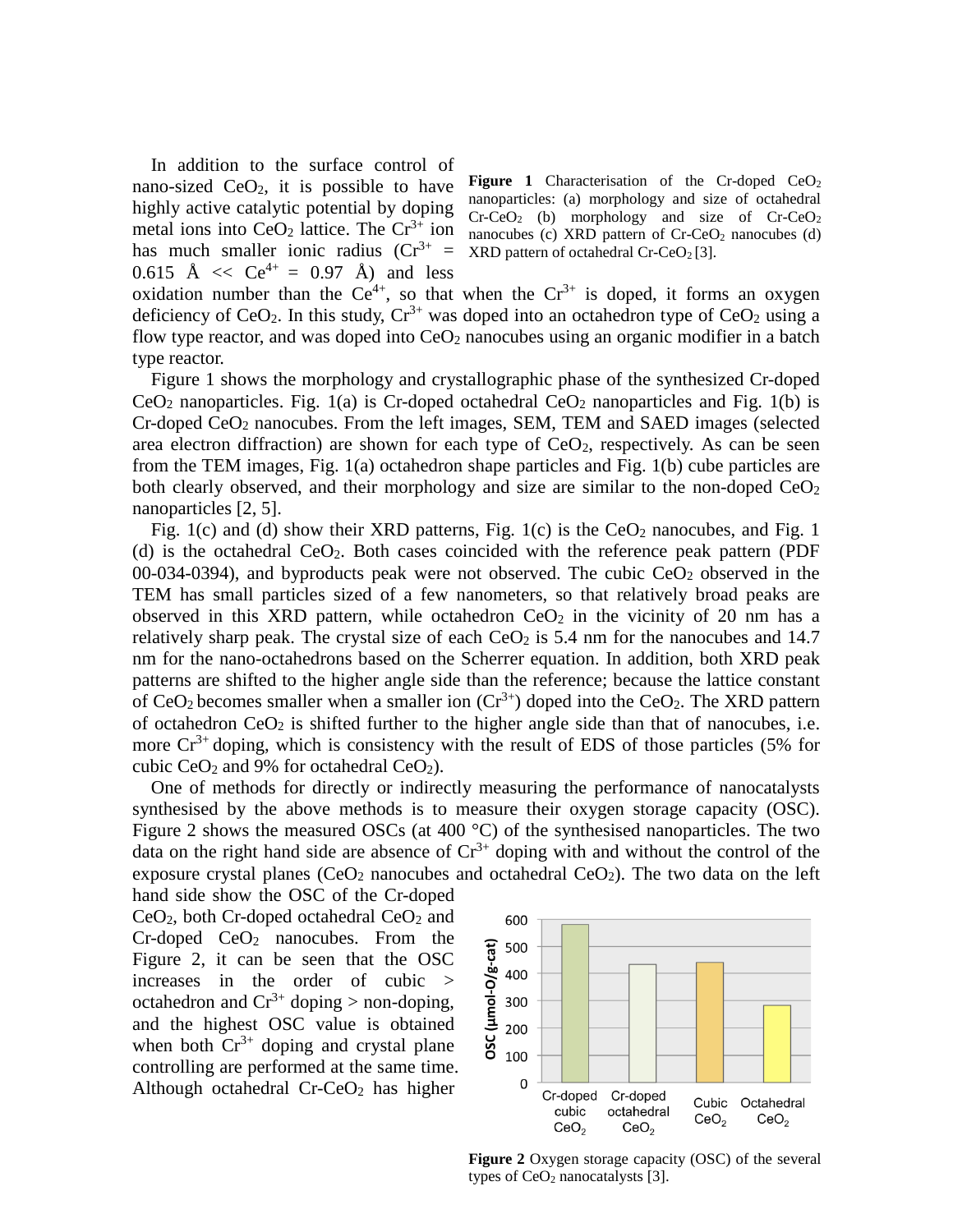amount of Cr doping, its OSC value is similar to the non-doped  $CeO<sub>2</sub>$  nanocubes. That is, the increase in the OSC value is much higher in the case of exposing the active crystal plane.

#### - *Lignin fractionation*

Lignin is a natural polymer with a complex structure composed of phenol structures and several kinds of linkers between them [7]. It is chemically very stable and therefore its utilization is very difficult compared to cellulose and hemicellulose. In order to decompose the linkers of lignin, a high operation temperature is required, however, high temperature condition not only lowers the economical feasibility of the lignin fractionation but also causes the high ratio of recombination between linkers and the phenols (Friedel-Craft reaction). Here, if the linkers are decomposed or oxidized at a relatively low temperature using  $CeO<sub>2</sub>$  nanocatalysts having high activity, the yield and selectivity of phenols can be increased while the repolymerisation can be suppressed [4].

The possibility of lignin fractionation was evaluated at nearcritical conditions (350 **°**C, 10 min) using 0.1 g of  $CeO<sub>2</sub>$  nanocubes and is shown in Figure 3. The upper images (a–c) in

Figure 3 are the water-soluble products of lignin solution, and the lower part is the filter images (d–f) after filtering the alkali solution of the solid component after the lignin fractionation. The lignin before the reaction is partially soluble in water (a) and completely soluble in the alkali (d). After the reaction in the nearcritical water condition, the water-soluble component slightly increased (b), but the repolymerisation actively proceeded to produce a lot of char that did not dissolve in the alkali (e). However, in the case of CeO<sup>2</sup> nanocubes loaded system, it can be seen that the water-soluble component of was significantly increased (c), and the repolymerisation is also suppressed compared to the other systems that  $CeO<sub>2</sub>$ was not loaded (f). Therefore, it can be said that the lignin fractionation can be enhanced only when the linkers are selectively decomposed and the recombination by the linkers is effectively suppressed simultaneously.



Figure 3 Water-soluble components after lignin fractionations (a–c) and char produced by repolymerisation of phenols and aldehydes (d–f): (a)&(d) lignin; (b)&(e) after reaction (350 °C, 10 min); (c) $\&$ (f) after reaction in the presence of CeO<sub>2</sub> nanocubes [4].

#### - *Bitumen oil upgrading*

Bitumen is a non-traditional petroleum energy source, along with shale oil, and is attracting attention as a future energy source in the  $21<sup>st</sup>$  century [8]. Since the beginning of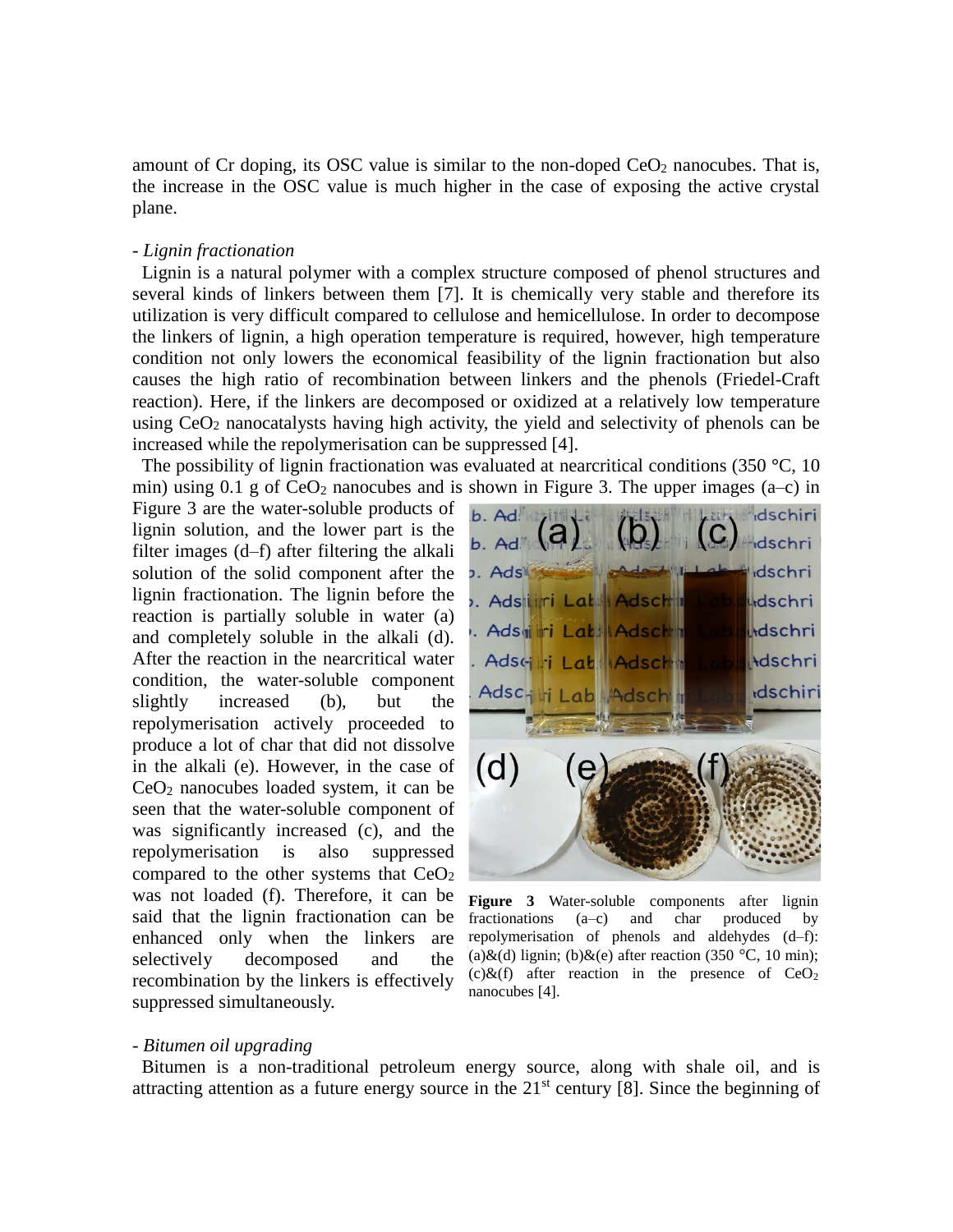the 2000s, the extraction of bitumen has been advanced by the improvement of the extraction technology of bitumen from oil sands, but much research is still needed to improve the bitumen composition. Bitumen can be simply divided into light component (maltene, *n*-pentane soluble) and heavy component (asphaltene, *n*-pentane insoluble). The upgrading technology of the bitumen has been mainly developed using steam used in its extraction process (steam cracking) or pressurized water (supercritical hydrothermal cracking). Upgrading process of bitumen is a very large endothermic reaction. Asphaltene is decomposed at high temperature region, but formation of alkene radical from the decomposition leads to coke generation. If the lattice oxygen from the  $CeO<sub>2</sub>$  is used to inhibit (capture) the alkene radical reaction or to improve hydrogenation reaction of the alkene, the yield and selectivity of the maltene can be increased while those of coke can be suppressed [5].

Figure 4 shows the results of bitumen upgrading in a supercritical water condition (at 450 ° C for 1 h) using 0.02 g of two different types of  $CeO<sub>2</sub>$  nanoparticles. Fig. 4(a) shows

the image of completely dissolved unreacted bitumen in 1-methyl naphthalene. Fig. 4(b) shows that the colour of the solution became bright after the reaction without any catalyst. Fig.4 $(c)$ shows the case of octahedral  $CeO<sub>2</sub>$ , and (d) shows the result of the upgrading reaction using  $CeO<sub>2</sub>$  nanocubes. In both cases, they are much lighter than (b). The conversion of each asphaltene is as follows: 48.9% for non-catalytic reaction; 71.7% for octahedral  $CeO<sub>2</sub>$ ; 84.4% for  $CeO<sub>2</sub>$ nanocubes. The formation of coke was reversed order compare to the asphaltene conversion:  $5.4$  wt% for  $CeO<sub>2</sub>$  nanocubes, 8.9 wt% for octahedral  $CeO<sub>2</sub>$ , and 12.9 wt% for non-catalytic reaction.



**Figure 4** Photo images of upgraded bitumen from the supercritical hydrothermal cracking: (a) unreacted bitumen; (b) after sc-hydrothermal cracking; (c) in the presence of octahedral  $CeO<sub>2</sub>$  nanoparticles; (d) in the presence of CeO<sub>2</sub> nanocubes [5].

#### **CONCLUSION**

The nano-sized  $CeO<sub>2</sub>$  was able to further increase its oxygen storage capacity (OSC), related to the catalytic potential, by either controlling active crystal plane or metal doping. In particular, Cr-doped CeO<sub>2</sub> nanocubes exposed to  $\{001\}$  crystal planes were found to be the highest catalytic activity among them. In addition, the catalytic reactions such as lignin fractionation and bitumen upgrading were conducted at a relatively lower temperature. In lignin fractionation, selective decomposition of linkages constituting lignin structure and inhibition of repolymerisation resulted in suppression of char formation and increasing yields of organic matter. In the bitumen upgrading, introducing  $CeO<sub>2</sub>$  nanocubes resulted in higher conversion of asphaltene and higher yield of maltene in the supercritical hydrothermal cracking. Therefore, the development of highly active  $CeO<sub>2</sub>$  nanocatalysts